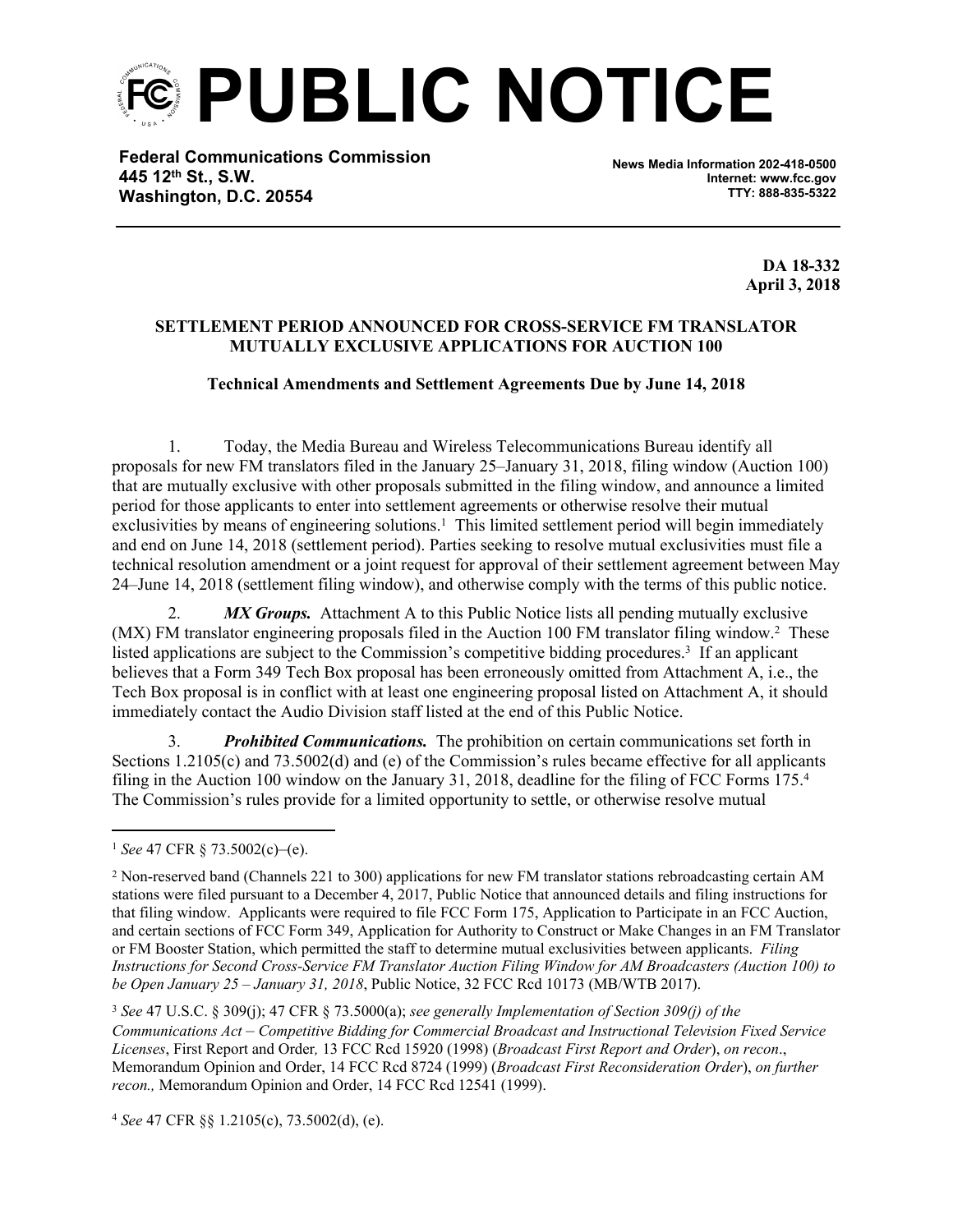exclusivities, as specified by public notice.<sup>5</sup> This settlement opportunity extends only to the applicants with mutually exclusive engineering proposals listed in Attachment A and allows for settlement discussions only as to proposals listed in Attachment A.<sup>6</sup> Once this settlement period ends, the prohibition on certain communications will again take effect for such applicants and such mutually exclusive engineering proposals.

4. *Technical Resolution Amendments***.** Applicants resolving their mutual exclusivities by means of technical resolution amendments may do so by submitting during the settlement filing window an amended FCC Form 349 Section I, the Tech Box of Section III-A, and the Section VI Certification.<sup>7</sup> Technical resolution amendments may be non-universal, but the amendment must resolve all mutual exclusivities between the engineering proposal and all other engineering proposals in the MX group.<sup>8</sup> A technical resolution amendment must be a "minor" change, as defined by the rules,<sup>9</sup> to the engineering proposal specified in the original Form 349 application, and must not create new mutual exclusivities or application conflicts. A technical resolution amendment that creates new application conflicts or that proposes a major change will be returned. The staff will request complete FCC Form 349 applications for technically acceptable proposals.<sup>10</sup>

5. *Settlement Agreements.* Applicants resolving their mutual exclusivities by settlement must ensure that their settlement agreements comply with the provisions of Section 311(c) of the Communications Act of 1934, as amended,<sup>11</sup> and the pertinent requirements of Section 73.3525 of the Commission's rules, including, *inter alia*, reimbursement restrictions.<sup>12</sup> In the interest of expediting new FM translator service to the public, the Commission will accept both universal—in which all applicants in the particular MX group participate—and non-universal settlements. Universal settlements, however, are encouraged. Non-universal settlement proposals must eliminate all mutual exclusivities between at least one engineering proposal and all other engineering proposals in the MX group.<sup>13</sup> During the settlement filing window, parties to the settlement agreement must submit a joint request for approval of settlement, a copy of the settlement agreement, the affidavits required by Section 73.3525(a) of the rules,<sup>14</sup> and any

7 This does not preclude the submission of necessary explanatory technical exhibits in addition to the required portions of Form 349.

<sup>8</sup> *See* 47 CFR § 73.5002(e).

- <sup>9</sup> *See id*. § 74.1233(a).
- <sup>10</sup> *See infra* note 14.
- $11$  47 U.S.C. § 311(c).
- <sup>12</sup> 47 CFR § 73.3525.
- <sup>13</sup> *See id*. § 73.5002(e).

- (a) The reasons why such an agreement is in the public interest;
- (b) A statement that its application was not filed for the purpose of reaching or carrying out a settlement agreement;
- (c) A certification that neither the applicant nor its principals has received any money or other consideration in excess of the legitimate and prudent expenses of the applicant;
- (d) The exact nature and amount of any consideration paid or promised;
- (e) An itemized accounting of the expenses for which it seeks reimbursement; and
- (f) The terms of any oral agreement relating to the dismissal or withdrawal of its application.

<sup>5</sup>  *See id*. § 73.5002(d).

<sup>6</sup> Thus, an Auction 100 applicant with a proposal listed in Attachment A may not communicate regarding bids or bidding strategy (including post-auction market structure) with respect to any other proposal(s) it may have submitted during the filing window. *See* 47 CFR §§ 1.2105(c), 73.5002(d).

<sup>14</sup> Section 73.3525(a) requires that any such affidavit set forth: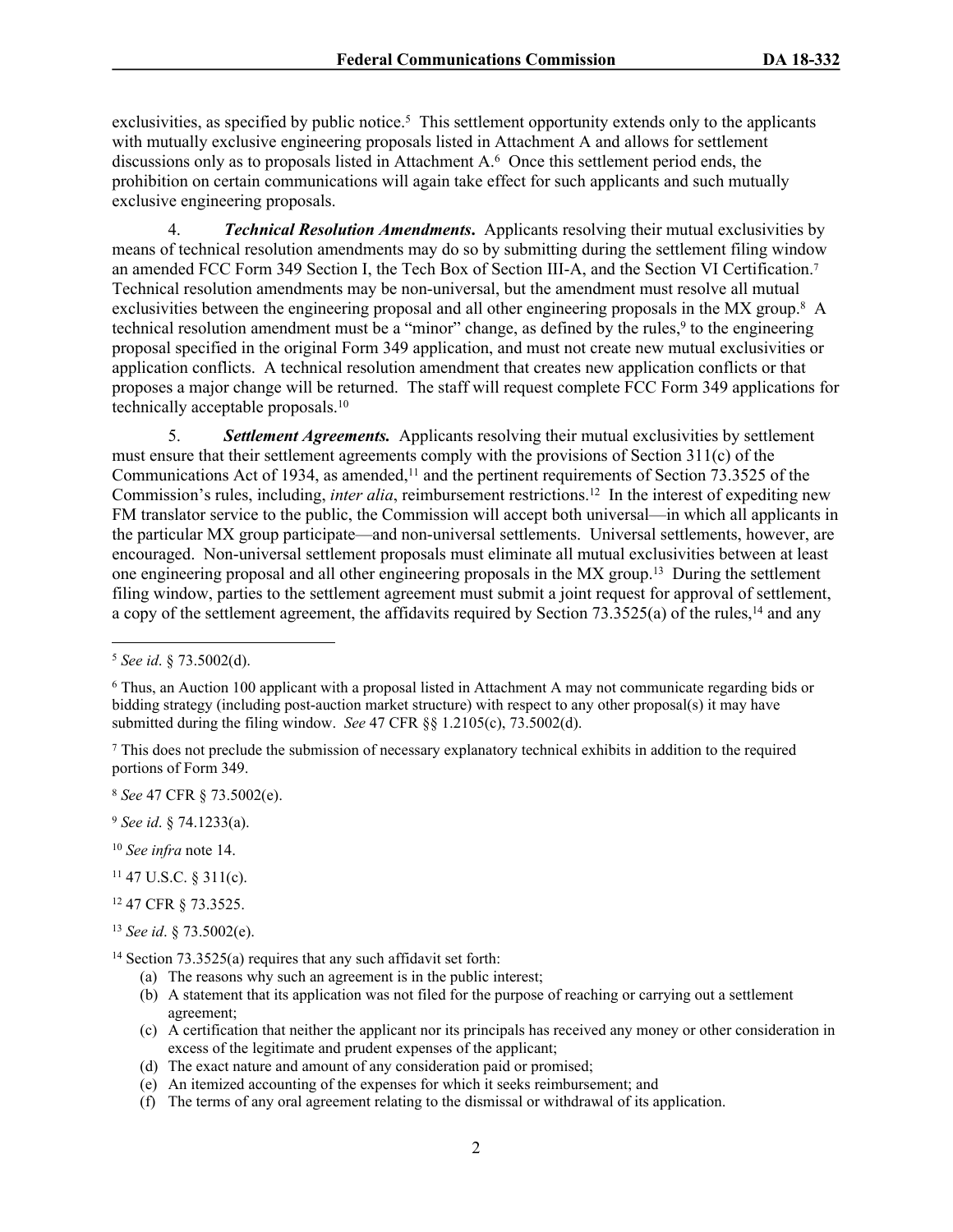necessary amendment(s) to their FCC Form 349 Section III-A Tech Box(es).The staff will ultimately request complete FCC Form 349 applications from the surviving applicant(s) upon approval of the settlement agreement.<sup>15</sup>

6. An applicant that seeks to unilaterally dismiss its engineering proposal that removes the mutual exclusivity without having entered a settlement agreement with another applicant nevertheless must submit an affidavit as to whether or not consideration has been promised to or received by such applicant in connection with its dismissal request.<sup>16</sup>

7. *Filing Procedures for Technical Resolution Amendments*. An applicant filing a technical resolution amendment must submit, during the settlement filing window, an amended FCC Form 349 Section I, the Tech Box of Section III-A, and the Section VI Certification electronically through the Media Bureau's Consolidated Database System (CDBS) online electronic forms filing system. When filing a technical resolution amendment, an applicant must select "Amendment to Short Form application for FM Translator Auction Window 100" on the Pre-form for Form 349 (Question 2– Application Purpose). In addition, the CDBS file number previously issued to the Form 349 filed in the Auction 100 initial filing window must be entered on the Pre-form in the field "Eng. Proposal File Number."<sup>17</sup> Instructions for use of the electronic filing system are available in the CDBS User's Guide, which can be accessed at [http://licensing.fcc.gov/prod/cdbs/forms/prod/cdbs\\_ug.htm](http://licensing.fcc.gov/prod/cdbs/forms/prod/cdbs_ug.htm). Applicants are **strongly encouraged** to submit technical resolution amendments **before** the last day of the settlement filing window. Filing earlier in the window allows an applicant to correct any problem that may inadvertently have been caused by the amendment, such as a conflict with a previously filed technical resolution amendment, or allows an applicant to supplement an amended proposal that does not properly eliminate mutual exclusivity. After the end of the settlement filing window, Auction 100 applicants will not be permitted to file additional amendments to their engineering proposals, even if their amended proposals as filed fail to completely remove mutual exclusivity with all other applications.

8. *Filing Procedures for Settlement Agreements.* Parties filing a joint request for approval of settlement agreements must file an original and two copies, plus one additional copy for each applicant that is a party to the settlement, **on or before June 14, 2018**, with the Commission's Secretary, Marlene Dortch. Filings must be addressed to the Office of the Secretary, Federal Communications Commission, and can be sent by hand or messenger delivery, by commercial overnight courier, or by first-class or overnight U.S. Postal Service mail. All hand-delivered or messenger-delivered filings must be delivered to the FCC Headquarters at 445 12th Street, S.W., Room TW-A325, Washington, DC 20554. The filing hours are 8:00 a.m. to 7:00 p.m. All hand deliveries must be held together with rubber bands or fasteners. Any envelope or box must be disposed of before entering the building. Commercial overnight mail (other than U.S. Postal Service Express Mail or Priority Mail) must be sent to the Federal Communications Commission at 9050 Junction Drive, Annapolis Junction, MD 20701. U.S. Postal Service first-class, Express or Priority mail must be addressed to 445 12th Street S.W., Room TW-A325, Washington, DC 20554.

<sup>15</sup> When submitting the complete FCC Form 349, surviving applicants must simultaneously submit the required Form 349 application filing fee and Form 159, Remittance Advice. *See* Schedule of Charges at 47 CFR § 1.1104. Method and forms of payment are addressed in 47 CFR §§ 1.1111, 1.1112. *See also* the Media Services Application Fee Filing Guide and the FCC Form 349 instructions. The general exemptions to charges are specified in 47 CFR § 1.1116. Governmental entities are exempt from this fee requirement. Also exempt are applicants for noncommercial educational FM translator facilities, as defined in 47 CFR § 74.1201(c). When filing a fee-exempt application, an applicant must complete Section I, item 3 of Form 349 and provide an explanation.

<sup>16</sup> 47 CFR § 73.3525(c).

<sup>&</sup>lt;sup>17</sup> The CDBS file number issued to the Form 349 Section I and Section III-A Tech Box filed in the Auction 100 filing window is listed in Attachment A to this Public Notice.